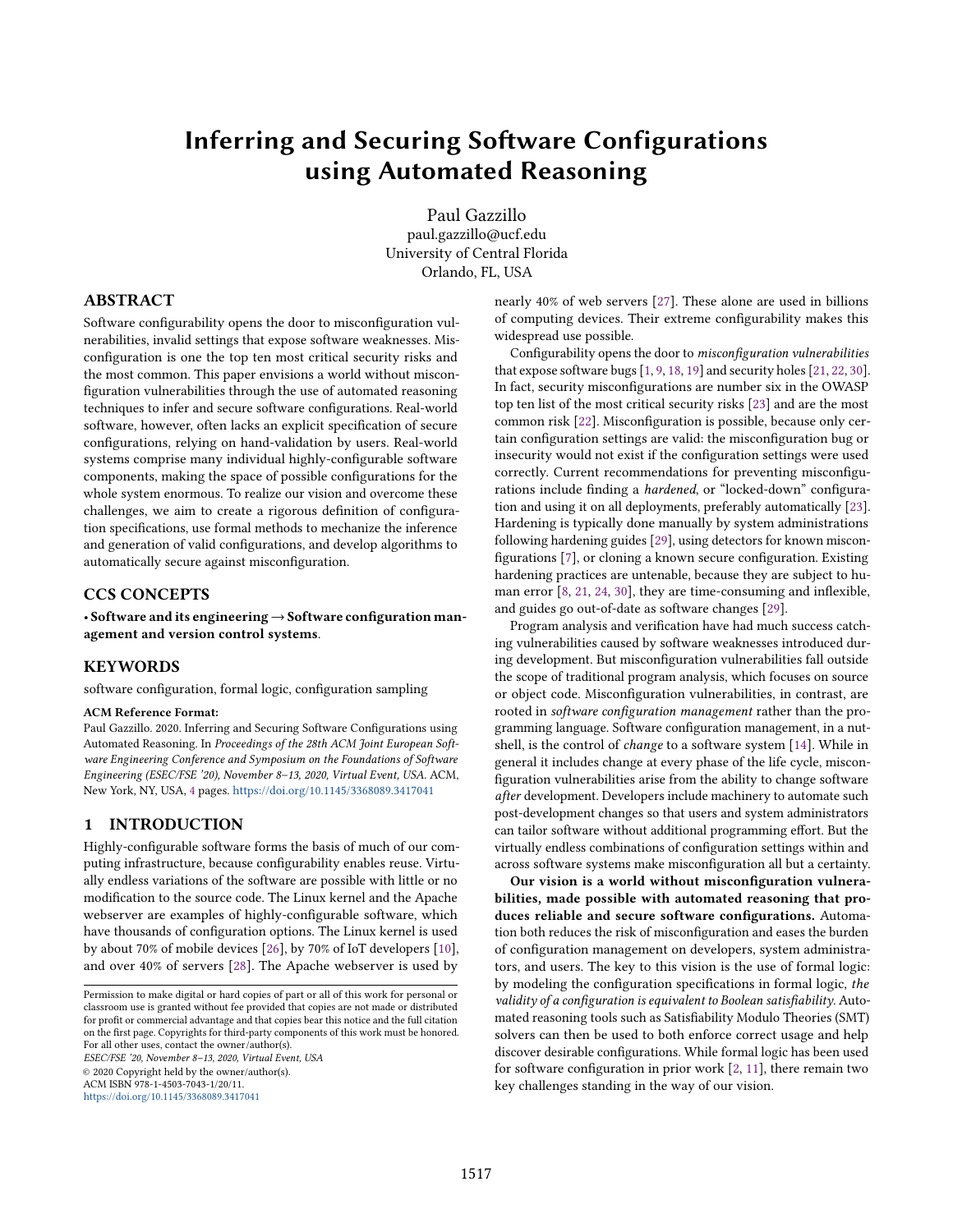<span id="page-1-0"></span>1 <Limit PUT DELTE BIND> 2 </Limit>

(a) The .htaccess file.

1 ./configure --enable-dav

(b) The build option that compiles the WebDAV module.

1 a2enmod dav

(c) The tool that enables the WebDAV module.

Figure 1: The three separate configuration mechanisms involved in Optionsbleed. Unless both (b) and (c) are configured, (a)'s use of BIND will expose Optionsbleed.

The first challenge is that real-world software systems do not have complete, explicit configuration specifications defining what configurations are valid [\[4,](#page-3-20) [11,](#page-3-19) [25\]](#page-3-21)—one reason for hardening guides. The second challenge is that the space of possible configurations is enormous [\[11,](#page-3-19) [20\]](#page-3-22). For instance, v4.19.50 of the x86 Linux kernel has 13,381 build-time options. With most being Boolean options, that is  $2^{13,381}$  configurations, more than the estimated number of atoms in the universe! With the kernel being only one component of a complete software system. Scaling to massive systems is critical for the adoption of formal reasoning.

To realize our vision, we aim to (1) create a rigorous definition of configuration specifications, (2) use formal methods to mechanize the generation of valid configurations, and (3) develop algorithms to automatically secure against misconfiguration. This effort benefits all users of computing infrastructure, because the most critical software is some of the most configurable. System developers and administrators will benefit by being able to securely configure their infrastructure more accurately and quickly. Security misconfigurations are already the most common security risk, and as our world increasingly depends on infrastructure that combines more and more configurable software, this risk will only continue to increase.

#### <span id="page-1-2"></span>2 MOTIVATING EXAMPLE: OPTIONSBLEED

The Optionsbleed vulnerability illustrates how a lack of explicit specification of what configurations are valid leads to a silent security misconfiguration. Optionsbleed was an exploit in the Apache webserver that "bleeds" arbitrary memory contents to a remote attacker [\[6\]](#page-3-23) due to a use-after-free bug in its HTTP method handling code. It manifests only if a user has written an invalid configuration file, which is possible because of the lack of automatic validation of configuration file usage before execution.

Optionsbleed involves the misconfiguration of configuration options that span the Apache webserver's many configuration mechanisms. The first is the user-specified, and attacker-controllable, .htaccess file, shown in Figure [1a.](#page-1-0) The Limit directive restricts permissions to the specified HTTP methods, a useful setting for securing a server. But an invalid HTTP method name exposes the Optionsbleed vulnerability. For instance, while PUT is a valid method, DELTE is a misspelling of DELETE, which triggers the bleed.

<span id="page-1-1"></span>limit.method = PUT or limit.method = DELETE or (build.enable-dav = True and module.dav = True and  $limit . method = BIND$ )

#### Figure 2: Formalized constraints that prevent Optionsbleed.

While string matching can prevent a misspelling, i.e., input validation, Optionsbleed misconfigurations are more subtle due to interactions between configuration mechanisms. BIND in Figure [1a](#page-1-0) is only a valid HTTP method for the WebDAV extension, which adds filesystem-like methods to HTTP. The inclusion of WebDAV support in the webserver is configurable, which means that the use of BIND is only a misconfiguration under certain conditions, i.e., when WebDAV has not been enabled. This shows that there are global constraints on valid uses of the Limit directive that are outside the control of .htaccess. Two more configuration mechanisms affect the WebDAV extension, adding further constraints on the valid usage of Limit. A configure script (Figure [1b\)](#page-1-0) controls compilation of the extension and a runtime module system controls its inclusion in the webserver at runtime (Figure [1c\)](#page-1-0).

Since many other server extensions add new HTTP methods, trying to prevent such misconfiguration by only detecting known ones leaves openings for the same misconfiguration vulnerability. Ironically, security best practices recommend disabling unneeded features to reduce the attack surface [\[23\]](#page-3-12), which in this case increases the opportunities to trigger Optionsbleed. Validating the .htaccess file is impossible without considering all configuration specifications. These specifications are fragmented across multiple configuration mechanisms, yet there are implicit, global constraints among them that no individual mechanism validates alone.

## 3 SOLUTION APPROACH

Automatically validating a configuration requires a unified, global view of all configuration specifications for a system. Intuitively, a configuration option is a long-lived value, global to an entire software system and (typically) only set once at the beginning of execution. In this sense, an option is effectively a program variable, with two important distinctions. First, configurations options are defined outside any particular program and exist across potentially all programs comprising a system. Second, they typically do not change during program execution except perhaps via a clearly delineated settings menu. Given the configuration options available for software system, we can formalize a specification of valid configurations as a set of logical constraints among options, so that the validity of a configuration is equivalent to Boolean satisfiability.

For example, Figure [2](#page-1-1) shows the constraints relevant to Optionsbleed, where the options from all three configuration mechanisms are represented with a name: build for the configure script, module for the module loader, and limit for the .htaccess file's Limit directive. The logical connectives represent the global constraints on these options. The satisfying assignments of these options are the valid configurations that prevent triggering Optionsbleed. Using formal logic not only makes the notion of a valid configuration rigorous, but it enables automatic inference and generation of configurations for use in testing and security. We propose four initial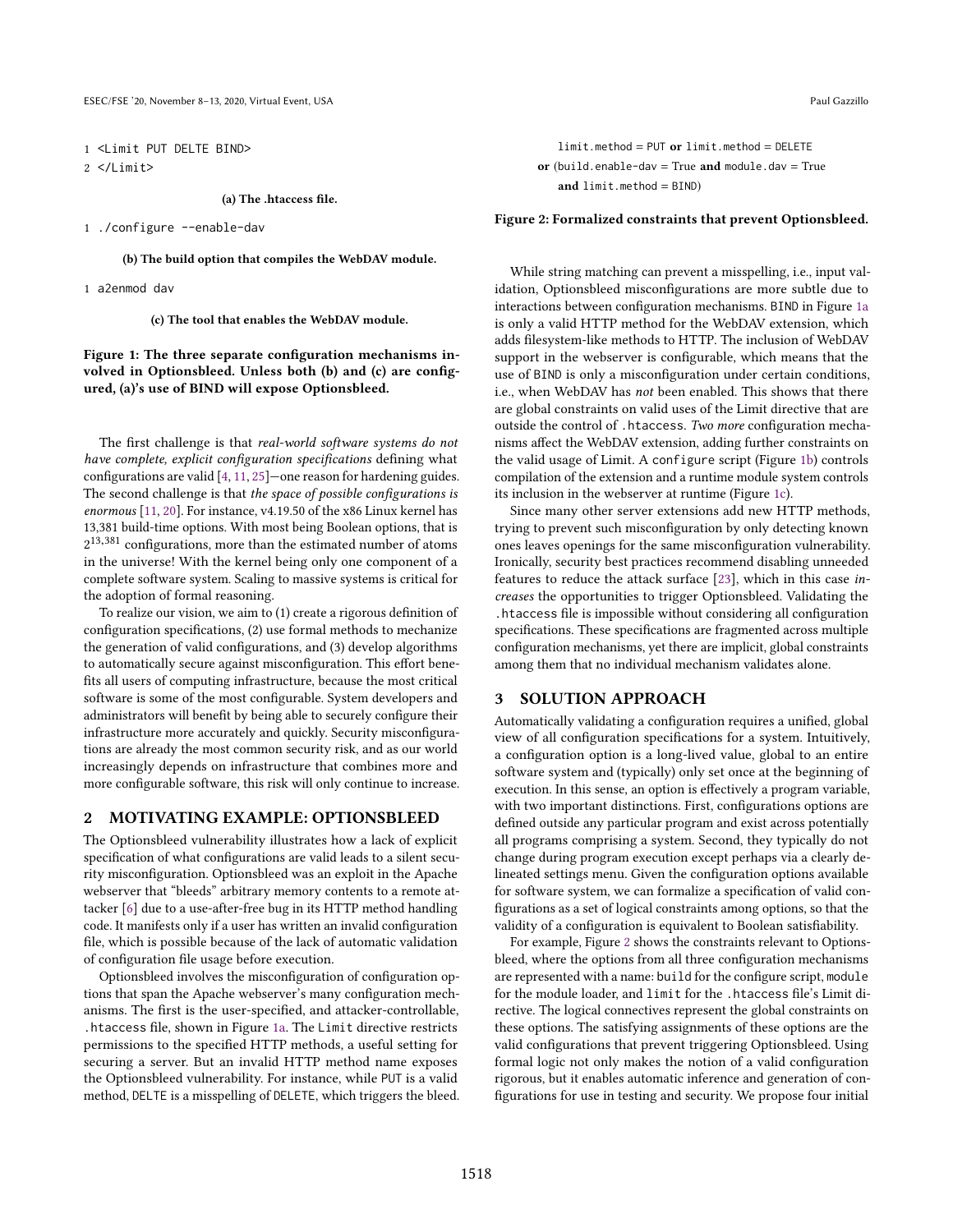Inferring and Securing Software Configurations using Automated Reasoning Figure 20, November 8–13, 2020, Virtual Event, USA

```
1 namespace limit {
2 config method : string
3 constraint method="GET"
4 or method="POST"
5 or method="DELETE"
6 or method="BIND" and build.dav
7 }
8 namespace build {
9 config dav : bool
10 config dav_fs : bool
11 constraint dav <-> dav_fs
12 }
```
#### Figure 3: An example of intermediate configuration language relevant to Optionsbleed

tasks to realize our vision. Evaluating these tasks involves taking multiple large, prevalent, highly-configurable open-source codebases to determine whether the formalization of configurability and the proposed solution approach can successfully infer and generate valid configurations correctly and efficiently at scale.

# 3.1 An Intermediate Configuration Language

We propose creating an intermediate configuration specification language to serve as both a target language for extracting specifications from configuration mechanisms and a source language for generating logical formulas. Figure [3](#page-2-0) is a preliminary example of such a language. It describes valid Apache webserver configurations, which prevents the Optionsbleed vulnerability. Lines 2, 9, and 10 declare configuration options. Namespaces delineate configuration mechanisms, e.g., method describes the Limit directive while the WebDAV options are in build. Boolean expressions define the constraints on the Limit directive (lines 3–6), which eliminates the misspelling misconfiguration. Line 6 makes explicit the interaction between the WebDAV extension and parameters to Limit, ensuring Optionsbleed is not part of any valid configuration.

While these specifications could be written by hand, we propose bootstrapping their creation by automatically extracting or "decompiling" them from build system code. We have demonstrated such extraction directly to formal logic on Linux's Kbuild [\[11,](#page-3-19) [20\]](#page-3-22) and plan to retarget the extraction to the intermediate language. When software has no explicit description of valid configurations, we can infer implicit specifications from configurations that "work", i.e., those that build and run without breaking the software.

# <span id="page-2-2"></span>3.2 Formal Modeling and Analysis

In order to automatically reason about configurations, we can define the semantics of the intermediate language in terms of formal logic, then automatically compile the language to logical formulas. Enforcement of valid configurations is then equivalent to satisfiability, with satisfiability checks discharged to existing SAT and SMT solvers. Both static and dynamic analyses of the configuration constraints are useful for optimizing the compilation as well as supporting the testing and security of configuration specifications. For instance, namespacing in our intermediate language provides a priori information for opportunistic partitioning, which helps make SMT solving faster [\[15\]](#page-3-24).

Sampling configurations [\[5,](#page-3-25) [13,](#page-3-26) [16\]](#page-3-27), i.e., generating valid concrete configurations from logical constraints, supports securing configurations automatically. Real-world configuration specifications, however, are large, and constrained sampling remains an open problem [\[17\]](#page-3-28). To improve over existing sampling techniques, we propose using information from the intermediate configuration specification to help direct the sampling effort and scale to large configuration specifications. For instance, each configuration mechanism defines many configuration options that only have constraints among its own options, rather than across other configuration mechanisms. It is likely that only a fraction of configuration options are constrained with other parts of the system-wide specification. In the Linux kernel, for example, configuration options are often tied to a specific kernel subsystem, where a large portion of options are used only within their own subdirectory. We can use such information to reduce the burden on solvers and samplers.

# 3.3 Testing and Bug-Finding

Misconfiguration vulnerabilities fall into two categories. The first are invalid configurations that expose a defect. The Optionsbleed vulnerability described in Section [2](#page-1-2) is an example. The second are valid configurations that result in undesirable security properties, which will be addressed in Section [3.4.](#page-2-1) We propose tackling the first kind of misconfiguration by both testing software across many configurations to find invalid configurations, i.e., those that expose software bugs, and combining logical constraints with static analyses for static bug-finding.

A fundamental challenge to fixing bugs is localizing the cause of the failure. It is not feasible to create a single test suite that exercises all possible configurations, but new defects may appear in untested configurations. The problem of localizing configurations [\[12\]](#page-3-29) is to find what configurations affect each specific part of the software. Optionsbleed, for instance, was caused by a use-after-free. Once the bug is found, a configuration localization algorithm would determine what configuration settings lead to it. The formalization described in Section [3.2](#page-2-2) can be used to statically localize configurations by combining constraints from the configuration specification with configuration options that control relevant portions of source code. Armed with these constraints, we can also use configuration sampling techniques to search the constrained space of configurations for software defects and use localization to focus testing on only relevant configurations.

## <span id="page-2-1"></span>3.4 Security and Prevention

Security misconfigurations are a broad category of security risks that have a wide variety of attack models, ranging from software bugs like the Optionsbleed's use-after-free, to insecure settings like default passwords and open permissions. Confidentiality, integrity, and availability can all be affected, because misconfigurations are not one particular software weakness but a vehicle for exposing weaknesses. A misconfiguration attack occurs when an existing configuration leads to exploitable software or an attacker can influence the choice of configuration. Because misconfigurations expose